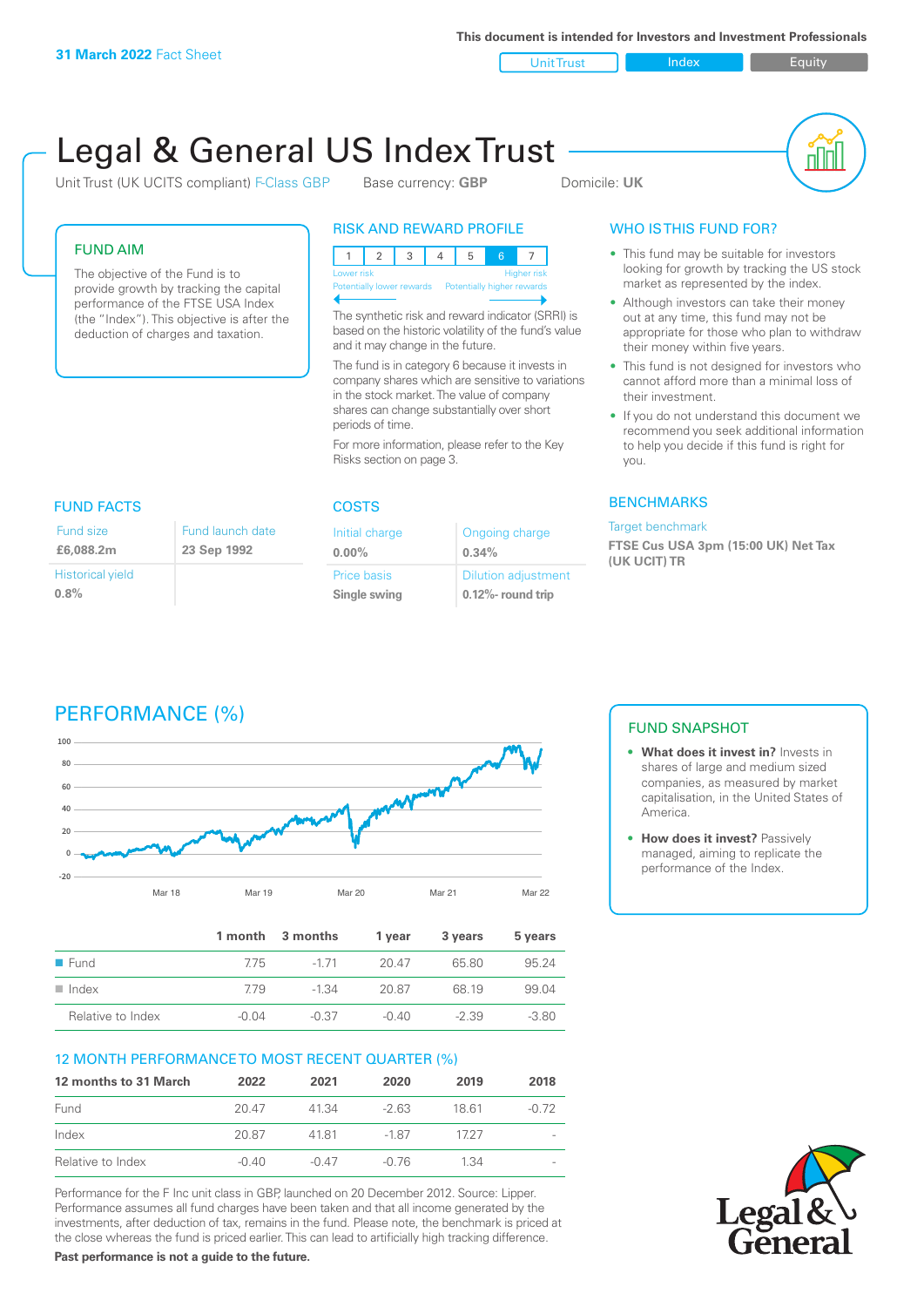### Legal & General US Index Trust

Unit Trust (UK UCITS compliant) F-Class GBP

### PORTFOLIO BREAKDOWN

All data sources are a combination of LGIM and the Fund Accountant unless otherwise stated. Totals may not sum to due to rounding. In order to minimise transaction costs, the Fund will not always own all the assets that constitute the index and on occasion it will own assets that are not in the index. The number of fund holdings can also differ from the index due to corporate events and proxy holdings.



#### SECTOR (%)

| ■ Technology               | 29.6 |
|----------------------------|------|
| ■ Consumer Discretionary   | 15.3 |
| $\blacksquare$ Health Care | 12.9 |
| $\blacksquare$ Industrials | 11.9 |
| $\blacksquare$ Financials  | 10.9 |
| ■ Consumer Staples         | 5.2  |
| <b>Energy</b>              | 3.8  |
| ■ Real Estate              | 3.0  |
| $\blacksquare$ Utilities   | 29   |
| ■ Telecommunications       | 2.8  |
| ■ Basic Materials          | 1.9  |
|                            |      |

#### COUNTRY (%)

United States 100.0

#### MARKET CAPITALISATION (%) TOP 10 HOLDINGS (%)

| ■ Large              | 81.9 |
|----------------------|------|
| $\blacksquare$ Mid   | 18.1 |
| $\blacksquare$ Small | 0.0  |

■ Top 10 holdings 27.5% Rest of portfolio 72.5% No. of holdings in fund 622 No. of holdings in index 623

| Apple              | 67  |
|--------------------|-----|
| Microsoft          | 5.8 |
| Amazon.Com         | 3.5 |
| Tesla              | 22  |
| Alphabet A         | 2.1 |
| Alphabet C         | 1.9 |
| <b>NVIDIA</b>      | 16  |
| Meta Platforms A   | 1.3 |
| Unitedhealth Group | 12  |
| Johnson & Johnson  | 12  |
|                    |     |



The Index Fund Management team comprises 25 fund managers, supported by two analysts. Management oversight is provided by the Global Head of Index Funds. The team has average industry experience of 15 years, of which seven years has been at LGIM, and is focused on achieving the equally important objectives of close tracking and maximising returns.